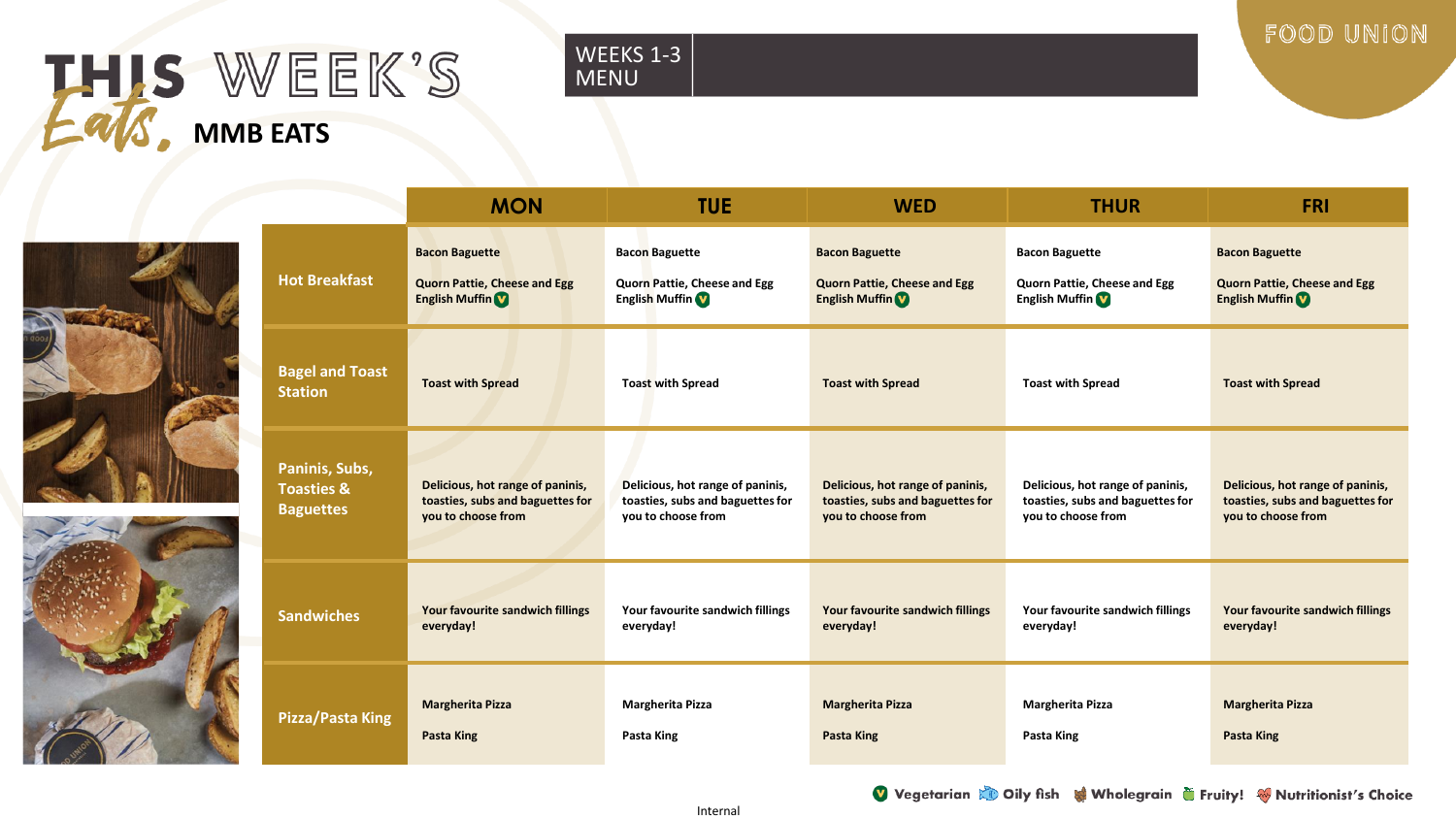## WEEK X THIS WEEK'S MENU **HOT BREAKFAST – ADDITIONAL COOKS**

**Additional Options**



|                                   | <b>MON</b>                                    | <b>TUE</b>                                    | <b>WED</b>                                    | <b>THUR</b>                                   | <b>FRI</b>                                    |
|-----------------------------------|-----------------------------------------------|-----------------------------------------------|-----------------------------------------------|-----------------------------------------------|-----------------------------------------------|
|                                   | <b>Bacon And Egg English</b><br><b>Muffin</b> | <b>Bacon And Egg English</b><br><b>Muffin</b> | <b>Bacon And Egg English</b><br><b>Muffin</b> | <b>Bacon And Egg English</b><br><b>Muffin</b> | <b>Bacon And Egg English</b><br><b>Muffin</b> |
| <b>Iditional</b><br><b>ptions</b> | <b>Bacon Bap</b>                              | <b>Bacon Bap</b>                              | <b>Bacon Bap</b>                              | <b>Bacon Bap</b>                              | <b>Bacon Bap</b>                              |
|                                   | <b>Bacon &amp; Egg Bap</b>                    | Bacon & Egg Bap                               | <b>Bacon &amp; Egg Bap</b>                    | Bacon & Egg Bap                               | Bacon & Egg Bap                               |
|                                   | <b>Vegetarian Sausage Bap</b>                 | <b>Vegetarian Sausage Bap</b>                 | <b>Vegetarian Sausage Bap</b>                 | <b>Vegetarian Sausage Bap</b>                 | <b>Vegetarian Sausage Bap</b>                 |

**W/C: XX/XX, XX/XX, XX/XX, XX/XX, XX/XX, XX/XX, XX/XX, XX/XX, XX/XX, XX/XX, XX/XX, XX/XX, XX/XX, XX/XX, XX/XX, XX/XX, XX/XX, XX/XX, XX/XX,** 





FOOD UNION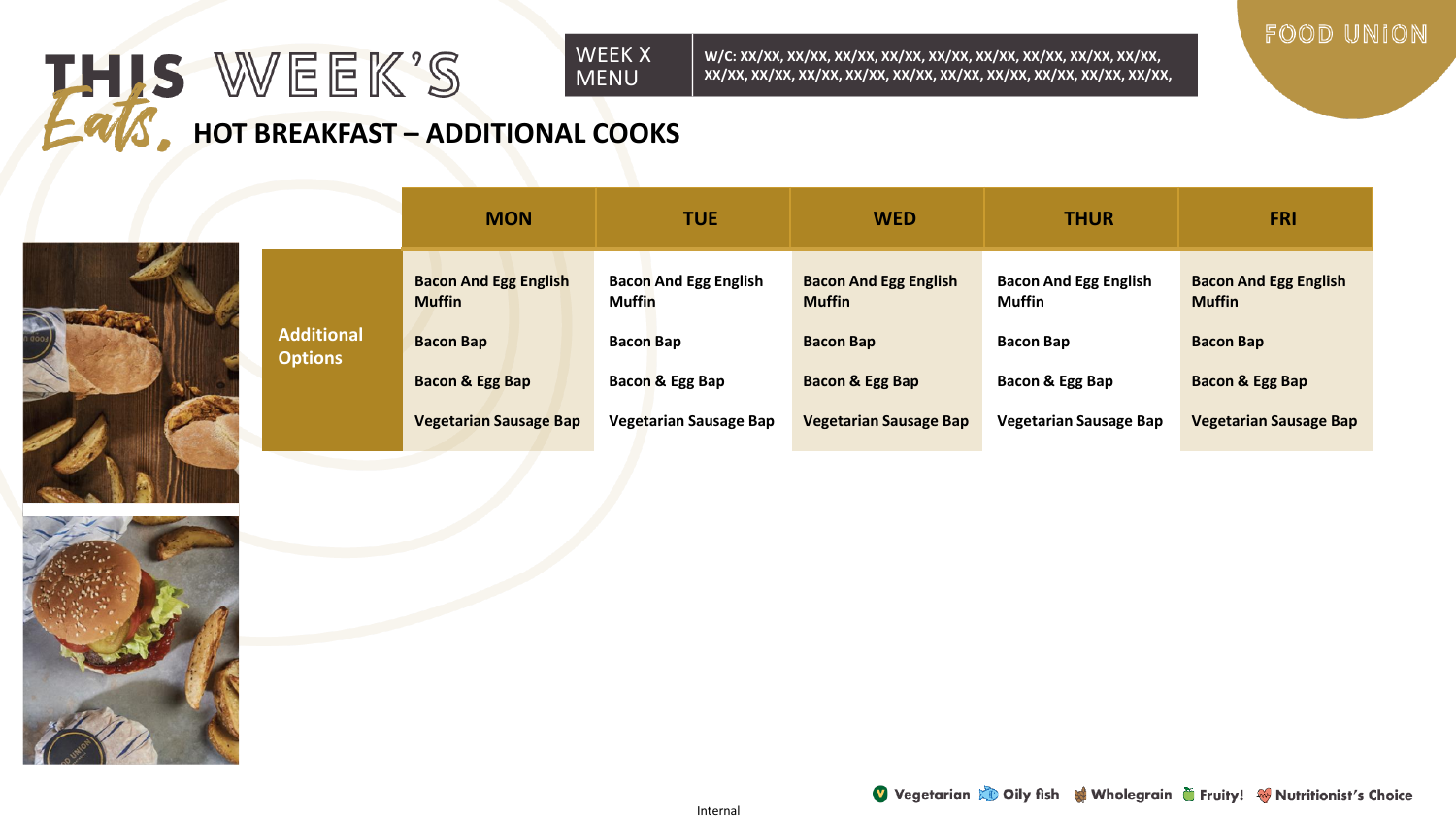### WEEK X MENU

**W/C: XX/XX, XX/XX, XX/XX, XX/XX, XX/XX, XX/XX, XX/XX, XX/XX, XX/XX, XX/XX, XX/XX, XX/XX, XX/XX, XX/XX, XX/XX, XX/XX, XX/XX, XX/XX, XX/XX,** 

**Cheese Salad Sandwich**

# **SANDWICHES, SUBS, PANINIS, TOASTIES & BAGUETTES – ADDITIONAL COOKS & UPSELLS**

**Cheese Sandwich Ham Sandwich**

**Chicken and Bacon Sandwich**

**Egg Mayo Sandwich**



| <b>Additional Options</b>                | <b>Cheese Ploughman's Sandwich VI</b><br><b>Vegan Cheese Sandwich</b>                                                              | <b>BLT</b><br><b>Chicken Mayo Sandwich</b>                                                                                             | <b>Cheese &amp; Tomato Sandwick</b><br><b>Cheese &amp; Pickle Sandwich</b>                                           |
|------------------------------------------|------------------------------------------------------------------------------------------------------------------------------------|----------------------------------------------------------------------------------------------------------------------------------------|----------------------------------------------------------------------------------------------------------------------|
| Subs (Full Sized & Demi) - Must Cook     | Vegan Vege Ball Marinara Sub<br><b>Chicken Teriyaki Sub</b><br><b>Chicken Tikka Sub</b>                                            | <b>Ham and Chicken Melt Sub</b>                                                                                                        |                                                                                                                      |
| Subs (Full Sized & Demi) - Must Cook     | <b>Ham &amp; Cheese Panini</b><br><b>Cheese &amp; Tomato Sauce Panini</b>                                                          |                                                                                                                                        |                                                                                                                      |
| <b>Additional Options</b>                | <b>Chicken and Bacon Toastie</b><br><b>Cheese and Bean Toastie VI</b><br><b>Tuna Melt Panini</b>                                   | Chicken Teriyaki Panini<br><b>Vegan Cheese &amp; Tomato Sauce</b><br>Panini <sup>0</sup><br><b>Vegan Cheese &amp; Bean Toastie VI</b>  | <b>BBQ Chicken Panini</b><br><b>Ham &amp; Cheese Toastie</b>                                                         |
| Baguette (Full Sized & Demi) - Must Cook | <b>BLT</b><br><b>Ham Salad</b><br><b>Cheese</b>                                                                                    |                                                                                                                                        |                                                                                                                      |
| <b>Additional Options Wraps</b>          | Vegan Cheese & Pickle Baguette<br><b>Chicken Mayo Baguette</b><br><b>Tuna Mayo Baguette</b><br><b>Chicken &amp; Bacon Baguette</b> | <b>Tuna &amp; Sweetcorn Baguette</b><br><b>Cheese &amp; Ham Baguette</b><br><b>Cheese &amp; Pickle Baguette</b><br><b>Ham Baguette</b> | <b>Cheese Salad Wrap</b><br><b>Pepper &amp; Houmous Wrap</b><br><b>Tuna Crunch Wrap</b><br><b>Chicken Salad Wrap</b> |
|                                          |                                                                                                                                    |                                                                                                                                        |                                                                                                                      |

**All sandwiches available on white or brown SERVED DAILY** 

**Sandwiches – Must Cook**

THIS WEEK'S

**Tuna Mayo Sandwich**

**Tuna & Sweetcorn**

FOOD UNION

Vegetarian & Oily fish & Wholegrain Truity! Whutritionist's Choice

Internal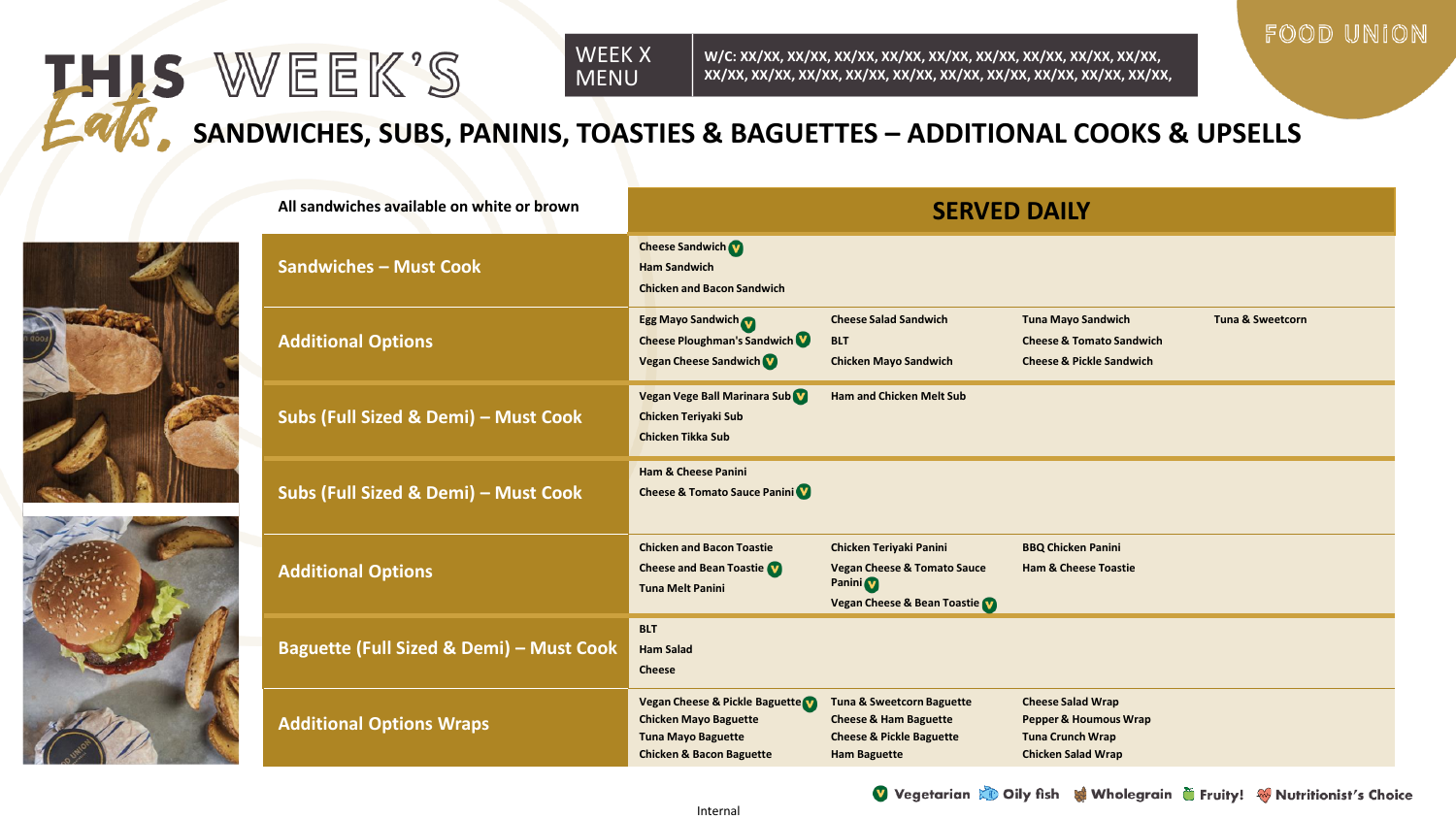# THIS WEEK'S **MMB – ADDITIONAL COOKS**





#### WEEK X MENU

**W/C: XX/XX, XX/XX, XX/XX, XX/XX, XX/XX, XX/XX, XX/XX, XX/XX, XX/XX, XX/XX, XX/XX, XX/XX, XX/XX, XX/XX, XX/XX, XX/XX, XX/XX, XX/XX, XX/XX,** 

# FOOD UNION

|                                                           | <b>MON</b>                                                     | <b>TUE</b>                                                     | <b>WED</b>                                                     | <b>THUR</b>                                                    | <b>FRI</b>                                                     |
|-----------------------------------------------------------|----------------------------------------------------------------|----------------------------------------------------------------|----------------------------------------------------------------|----------------------------------------------------------------|----------------------------------------------------------------|
| <b>Additional</b><br><b>Bagel &amp;</b><br><b>Toasted</b> | <b>Toasted Bagel with</b><br><b>Spread</b>                     | <b>Toasted Bagel with</b><br><b>Spread</b>                     | <b>Toasted Bagel with</b><br><b>Spread</b>                     | <b>Toasted Bagel with</b><br><b>Spread</b>                     | <b>Toasted Bagel with</b><br><b>Spread</b>                     |
|                                                           | <b>Jam Portion</b>                                             | <b>Jam Portion</b>                                             | <b>Jam Portion</b>                                             | <b>Jam Portion</b>                                             | <b>Jam Portion</b>                                             |
|                                                           | <b>Toasted Teacake with</b><br><b>Spread</b>                   | <b>Toasted Teacake with</b><br><b>Spread</b>                   | <b>Toasted Teacake with</b><br><b>Spread</b>                   | <b>Toasted Teacake with</b><br><b>Spread</b>                   | <b>Toasted Teacake with</b><br><b>Spread</b>                   |
|                                                           | <b>Toasted Cinnamon and</b><br><b>Raisin Bagel with spread</b> | <b>Toasted Cinnamon and</b><br><b>Raisin Bagel with spread</b> | <b>Toasted Cinnamon and</b><br><b>Raisin Bagel with spread</b> | <b>Toasted Cinnamon and</b><br><b>Raisin Bagel with spread</b> | <b>Toasted Cinnamon and</b><br><b>Raisin Bagel with spread</b> |
|                                                           | <b>Toasted Multi Grain</b><br><b>Bagel with spread</b>         | <b>Toasted Multi Grain</b><br><b>Bagel with spread</b>         | <b>Toasted Multi Grain</b><br><b>Bagel with spread</b>         | <b>Toasted Multi Grain</b><br><b>Bagel with spread</b>         | <b>Toasted Multi Grain</b><br><b>Bagel with spread</b>         |
| <b>Additional</b><br><b>Pizza</b>                         | <b>Cajun Chicken Sizzler</b>                                   | Cajun Chicken Sizzler                                          | <b>Cajun Chicken Sizzler</b>                                   | <b>Cajun Chicken Sizzler</b>                                   | <b>Cajun Chicken Sizzler</b>                                   |
|                                                           | Veggie Hot One Pizza                                           | Veggie Hot One Pizza                                           | <b>Veggie Hot One Pizza V</b>                                  | Veggie Hot One Pizza                                           | <b>Veggie Hot One PizzaV</b>                                   |
|                                                           | Vegan Margherita Pizza                                         | Vegan Margherita Pizza                                         | Vegan Margherita Pizza                                         | Vegan Margherita Pizza                                         | Vegan Margherita Pizza                                         |
|                                                           | <b>Hawaiian Pizza</b>                                          | <b>Hawaiian Pizza</b>                                          | <b>Hawaiian Pizza</b>                                          | <b>Hawaiian Pizza</b>                                          | <b>Hawaiian Pizza</b>                                          |
| <b>Additional</b><br>Porridge &<br><b>Bircher</b>         | <b>Bircher Muesli:</b>                                         | <b>Bircher Muesli:</b>                                         | <b>Bircher Muesli:</b>                                         | <b>Bircher Muesli:</b>                                         | <b>Bircher Muesli:</b>                                         |
|                                                           | • Chocolate and Orange                                         | • Chocolate and Orange                                         | • Chocolate and Orange                                         | • Chocolate and Orange                                         | <b>• Chocolate and Orange</b>                                  |
|                                                           | • Chocolate                                                    | • Chocolate                                                    | • Chocolate                                                    | • Chocolate                                                    | • Chocolate                                                    |
|                                                           | • Strawberry                                                   | • Strawberry                                                   | • Strawberry                                                   | • Strawberry                                                   | • Strawberry                                                   |
|                                                           | Porridge                                                       | Porridge                                                       | Porridge                                                       | Porridge                                                       | <b>Porridge</b>                                                |
|                                                           | <b>Porridge Toppers:</b>                                       | <b>Porridge Toppers:</b>                                       | <b>Porridge Toppers:</b>                                       | <b>Porridge Toppers:</b>                                       | <b>Porridge Toppers:</b>                                       |
|                                                           | • Banana                                                       | • Banana                                                       | $\bullet$ Banana                                               | • Banana                                                       | $\bullet$ Banana                                               |
|                                                           | • Apricot<br>• Sultana                                         | • Apricot<br>• Sultana                                         | • Apricot<br>• Sultana                                         | • Apricot<br>• Sultana                                         | • Apricot<br>• Sultana                                         |
|                                                           |                                                                |                                                                |                                                                |                                                                |                                                                |

Vegetarian & Oily fish & Wholegrain G Fruity! Whutritionist's Choice